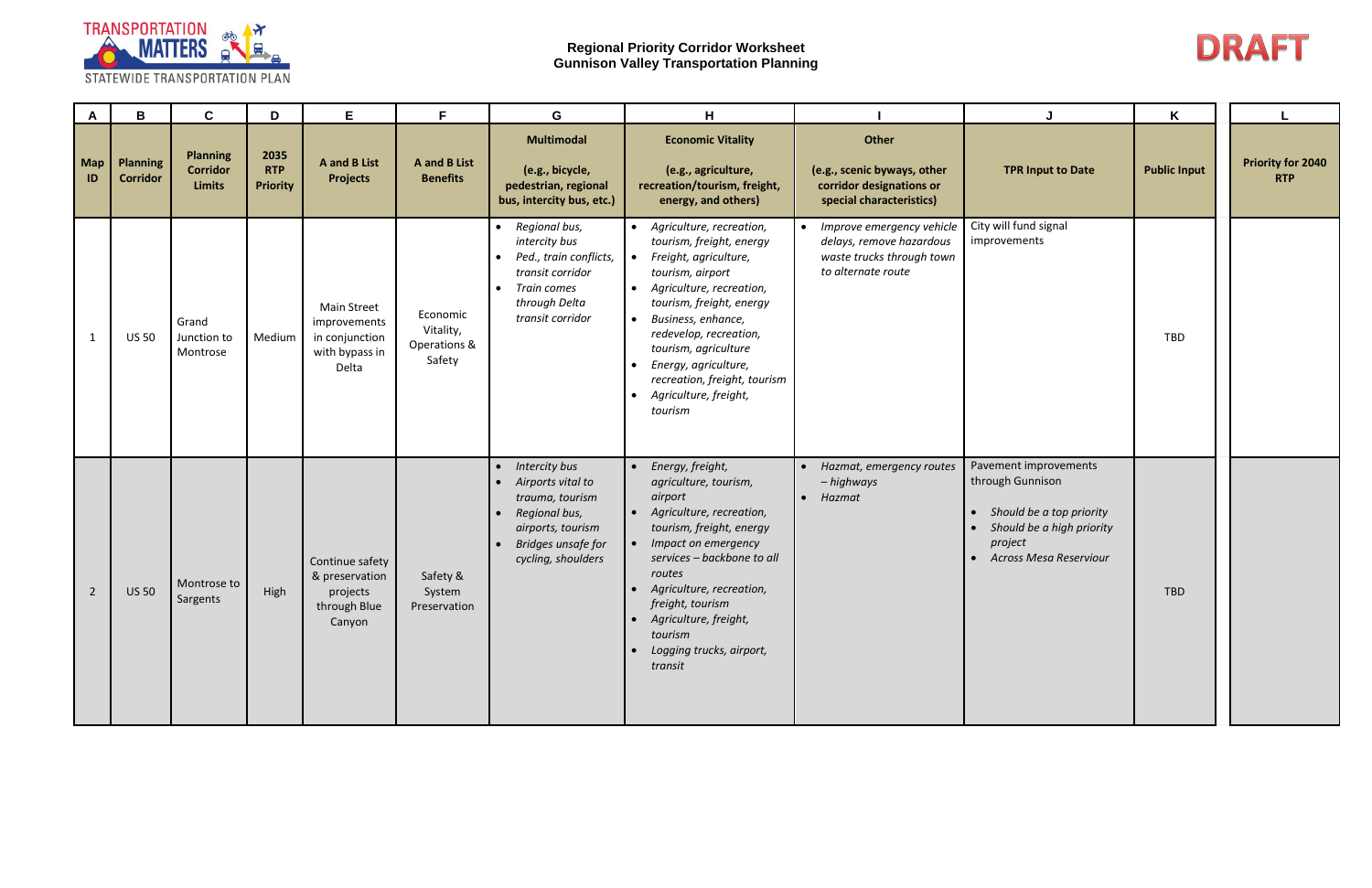

| A                | В                                  | $\mathbf{C}$                                                                                         | D                                     | Е                                                                                                        | F.                                                | G                                                                                         | н                                                                                                                                         |                                                                                              |                                                                                                                                                                                                                                                                                                              | Κ                   |                                        |
|------------------|------------------------------------|------------------------------------------------------------------------------------------------------|---------------------------------------|----------------------------------------------------------------------------------------------------------|---------------------------------------------------|-------------------------------------------------------------------------------------------|-------------------------------------------------------------------------------------------------------------------------------------------|----------------------------------------------------------------------------------------------|--------------------------------------------------------------------------------------------------------------------------------------------------------------------------------------------------------------------------------------------------------------------------------------------------------------|---------------------|----------------------------------------|
| <b>Map</b><br>ID | <b>Planning</b><br><b>Corridor</b> | <b>Planning</b><br><b>Corridor</b><br><b>Limits</b>                                                  | 2035<br><b>RTP</b><br><b>Priority</b> | <b>A</b> and <b>B</b> List<br><b>Projects</b>                                                            | <b>A</b> and <b>B</b> List<br><b>Benefits</b>     | <b>Multimodal</b><br>(e.g., bicycle,<br>pedestrian, regional<br>bus, intercity bus, etc.) | <b>Economic Vitality</b><br>(e.g., agriculture,<br>recreation/tourism, freight,<br>energy, and others)                                    | Other<br>(e.g., scenic byways, other<br>corridor designations or<br>special characteristics) | <b>TPR Input to Date</b>                                                                                                                                                                                                                                                                                     | <b>Public Input</b> | <b>Priority for 2040</b><br><b>RTP</b> |
| $\mathbf{3}$     | SH 62                              | Placerville<br>to Ridgway                                                                            | High                                  | Widen to three<br>lanes - Ridgway                                                                        | Safety,<br>Capacity &<br>Economic<br>Vitality     | • Bike, pedestrian,<br>trucks, bus<br>Bike, pedestrian,<br>$\bullet$<br>regional bus      | • Energy, freight,<br>agriculture, tourism<br>• Commuter route,<br>tourism/recreation                                                     | • Scenic byway, route to<br>medical trauma                                                   | Preliminary project<br>development has occurred<br>within Region 5. Scope<br>includes center turn lane, bike<br>lanes, traffic calming, and<br>stormwater management. This<br>project is a RAMP Public<br>/Public partnership<br>• Should be a priority<br>Should be a high priority<br>$\bullet$<br>project | TBD                 |                                        |
| $\overline{4}$   | SH 65                              | Jct SH 92<br>over the<br><b>Grand Mesa</b><br>to I-70                                                | High                                  | Intersection/ac<br>cess control;<br>Improvements<br>including<br>changes to<br>adjacent<br>intersections | Safety,<br>Operations &<br><b>Bike Pedestrian</b> |                                                                                           | Tourism<br>$\bullet$<br>Commute, congestion fix,<br>energy, agriculture,<br>railroad crossing                                             |                                                                                              | Add pedestrian crossings at<br>Cedaredge, improve<br>intersection at Cory Grape,<br>improve connection to US 50;<br>adds to RAMP application<br>project                                                                                                                                                      | TBD                 |                                        |
| 5                | SH 90                              | State line to<br>Hwy. 141<br>east of<br>Naturita and<br>an 8 miles<br>segment<br>west of<br>Montrose | Medium                                | Improve<br>Intersection -<br>West Main &<br>Chipeta Dr. in<br>Montrose                                   | Safety,<br>Operations &<br>Capacity               | $\bullet$ Bike                                                                            |                                                                                                                                           |                                                                                              | RAMP application<br>• Need shoulders west of<br>Montrose                                                                                                                                                                                                                                                     | TBD                 |                                        |
| 6                | SH 92                              | Delta to<br>Hotchkiss                                                                                | High                                  | Safety Project -<br>Rogers Mesa                                                                          | Safety                                            | • Bike, pedestrian                                                                        | • Energy, agriculture,<br>railroad crossing conflicts<br>Energy, Agriculture,<br>freight, tourism-<br>recreation<br>• Recreation, tourism | • Hospital route, commuter<br>route                                                          | Should be a top priority<br>Should be a high priority<br>project<br>Shoulders needed<br>Separated recreational<br>trail                                                                                                                                                                                      | TBD                 |                                        |

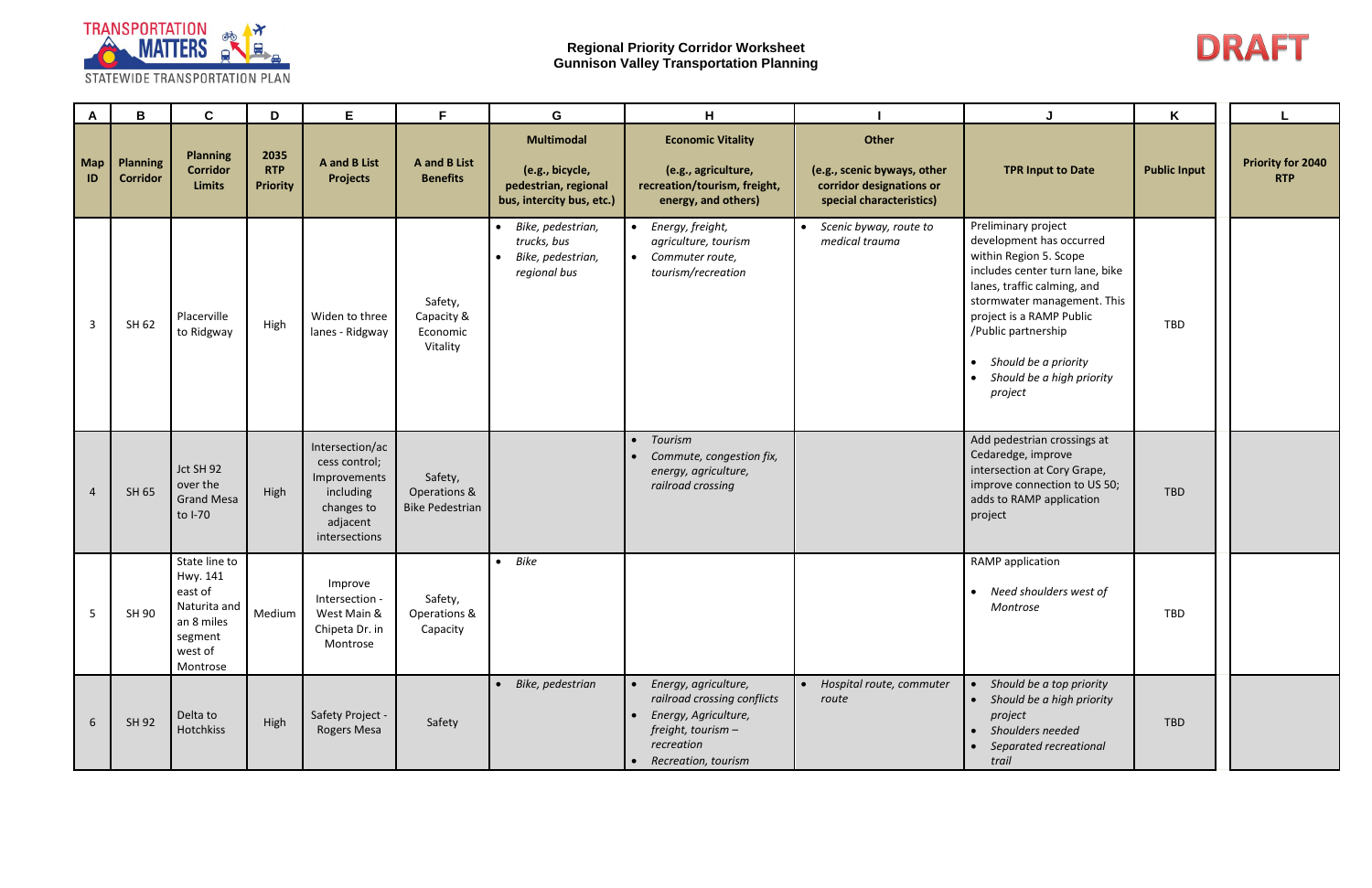

| A                | В                                  | $\mathbf{C}$                                                       | D                                     | E                                                                   | F.                                            | G                                                                                                                                                                      | н                                                                                                      |                                                                                              |                                                                                                                                                          | Κ                   |                                        |
|------------------|------------------------------------|--------------------------------------------------------------------|---------------------------------------|---------------------------------------------------------------------|-----------------------------------------------|------------------------------------------------------------------------------------------------------------------------------------------------------------------------|--------------------------------------------------------------------------------------------------------|----------------------------------------------------------------------------------------------|----------------------------------------------------------------------------------------------------------------------------------------------------------|---------------------|----------------------------------------|
| <b>Map</b><br>ID | <b>Planning</b><br><b>Corridor</b> | <b>Planning</b><br><b>Corridor</b><br><b>Limits</b>                | 2035<br><b>RTP</b><br><b>Priority</b> | <b>A</b> and <b>B</b> List<br><b>Projects</b>                       | <b>A</b> and <b>B</b> List<br><b>Benefits</b> | <b>Multimodal</b><br>(e.g., bicycle,<br>pedestrian, regional<br>bus, intercity bus, etc.)                                                                              | <b>Economic Vitality</b><br>(e.g., agriculture,<br>recreation/tourism, freight,<br>energy, and others) | Other<br>(e.g., scenic byways, other<br>corridor designations or<br>special characteristics) | <b>TPR Input to Date</b>                                                                                                                                 | <b>Public Input</b> | <b>Priority for 2040</b><br><b>RTP</b> |
| $\overline{7}$   | SH 92                              | Hotchkiss to<br><b>Blue Mesa</b>                                   | Low                                   |                                                                     | $--$                                          |                                                                                                                                                                        | • Agriculture tourism,<br>recreation                                                                   |                                                                                              |                                                                                                                                                          | TBD                 |                                        |
| 8                | SH 97                              | Naturita to<br>Nucla                                               | Low                                   |                                                                     | $\hspace{0.05cm} \textbf{--}$                 |                                                                                                                                                                        |                                                                                                        |                                                                                              |                                                                                                                                                          | TBD                 |                                        |
| 9                | <b>SH 114A</b>                     | US 50 south<br>to Saguache<br>County line                          | Medium                                | $- -$                                                               | $--$                                          |                                                                                                                                                                        |                                                                                                        |                                                                                              | Improve tight curves through<br>canyon                                                                                                                   | TBD                 |                                        |
| 10               | SH 133                             | Hotchkiss to<br>Carbondale                                         | High                                  | Add passing<br>lanes &<br>shoulders,<br>address rock<br>fall issues | Safety,<br>Operations &<br>Bike/Pedestrian    |                                                                                                                                                                        | Energy<br>Tourism<br>Agriculture<br>$\bullet$<br>· Agriculture, freight,<br>tourism                    | Scenic Byway, hospital<br>$\bullet$<br>route, energy                                         | Improve Hotchkiss north fork<br>bridge - widen for pedestrian<br>access<br>Mt. Crested Butte bike lane<br>$\bullet$<br>Should be a priority<br>$\bullet$ | TBD                 |                                        |
| 11               | SH 135                             | Gunnison to<br>Crested<br><b>Butte</b>                             | High                                  | Add turn lane<br>at Red Lady<br>Road                                | Safety,<br>Operations &<br>Capacity           | $\bullet$ Bike, pedestrian -<br>off system, Mt.<br><b>Crested Butte</b><br>• Intercity bus<br>• Regional bus,<br>school, safety,<br>pedestrian safety,<br>bike, trucks | • Tourism<br>• Tourism, economy,<br>agriculture, local access,<br>commuter route                       |                                                                                              | Intersection improvements -<br>potential for a roundabout                                                                                                | TBD                 |                                        |
| 12               | SH 141                             | Dove Creek<br>north to US<br>50, thru<br>Naturita to<br>Whitewater | Medium                                | $\qquad \qquad -$                                                   | $--$                                          | Hazmat, trucks<br>$\bullet$                                                                                                                                            | Energy, agriculture,<br>recreation, tourism                                                            | Route to medical services<br>Hazmat corridor<br>$\bullet$                                    |                                                                                                                                                          | TBD                 |                                        |

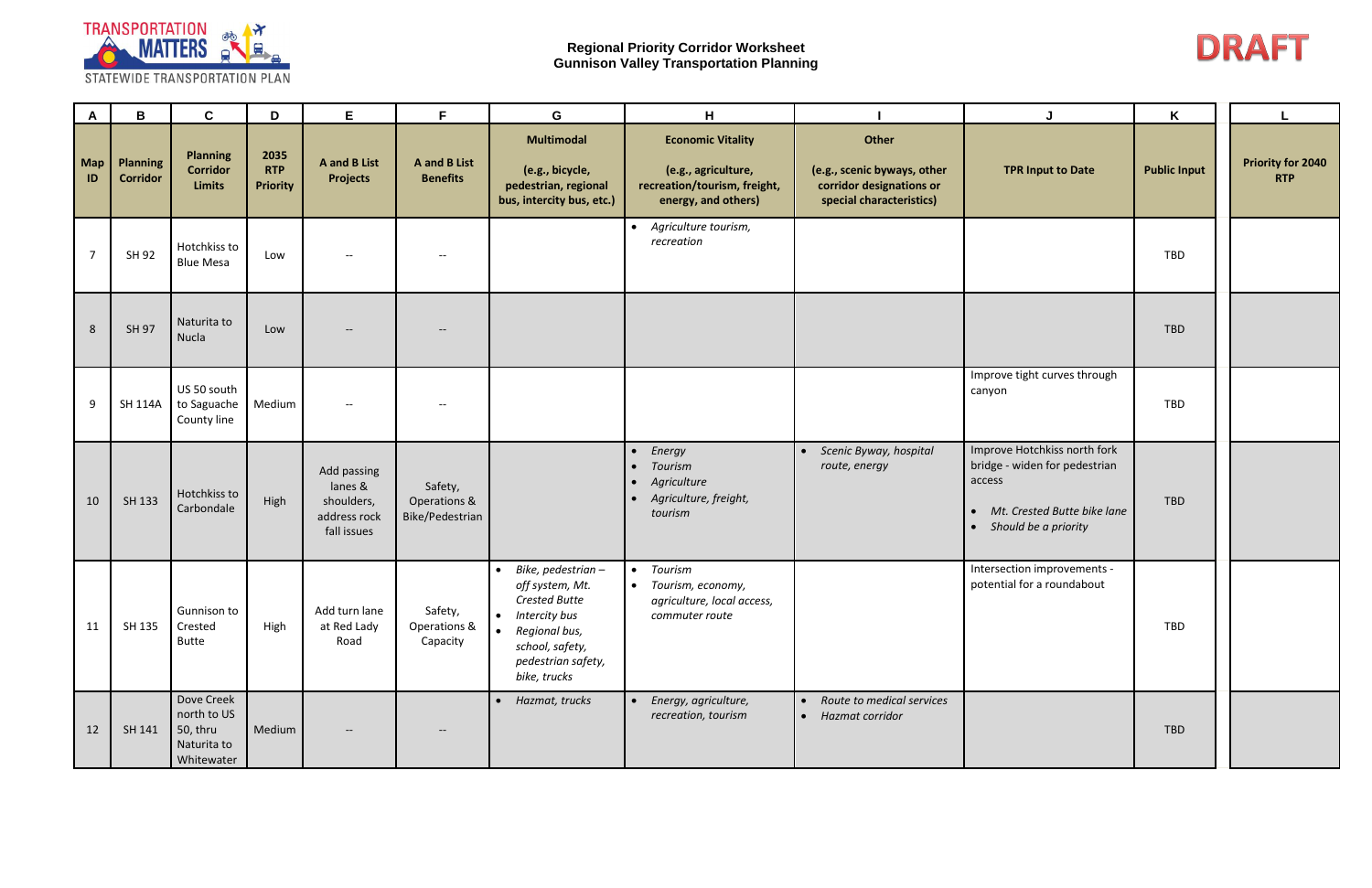

| $\mathsf{A}$ | B                                  | $\mathbf{C}$                                    | D                                     | E                                                           | F.                                            | G                                                                                         | H                                                                                                      |                                                                                              | J                                                                                                                                                                                                                                                                                                                                                                                                                       | Κ                   |                                        |
|--------------|------------------------------------|-------------------------------------------------|---------------------------------------|-------------------------------------------------------------|-----------------------------------------------|-------------------------------------------------------------------------------------------|--------------------------------------------------------------------------------------------------------|----------------------------------------------------------------------------------------------|-------------------------------------------------------------------------------------------------------------------------------------------------------------------------------------------------------------------------------------------------------------------------------------------------------------------------------------------------------------------------------------------------------------------------|---------------------|----------------------------------------|
| Map<br>ID    | <b>Planning</b><br><b>Corridor</b> | <b>Planning</b><br><b>Corridor</b><br>Limits    | 2035<br><b>RTP</b><br><b>Priority</b> | <b>A</b> and <b>B</b> List<br><b>Projects</b>               | <b>A</b> and <b>B</b> List<br><b>Benefits</b> | <b>Multimodal</b><br>(e.g., bicycle,<br>pedestrian, regional<br>bus, intercity bus, etc.) | <b>Economic Vitality</b><br>(e.g., agriculture,<br>recreation/tourism, freight,<br>energy, and others) | Other<br>(e.g., scenic byways, other<br>corridor designations or<br>special characteristics) | <b>TPR Input to Date</b>                                                                                                                                                                                                                                                                                                                                                                                                | <b>Public Input</b> | <b>Priority for 2040</b><br><b>RTP</b> |
| 13           | SH 145                             | US 160, thru<br>Telluride, to<br>SH 141         | High                                  | Shoulders &<br>passing lane,<br>address rock<br>fall issues | $- -$                                         | • Regional bus<br>• Bus, bike, truck<br>• Regional bus,<br>bicycle                        | • Recreation tourism,<br>commuters<br>• Recreation, tourism,<br>agriculture, energy                    | • Scenic Byways                                                                              | Feasibility study has been<br>completed for shoulders and<br>passing lanes south of Sawpit;<br>Realign roadway and bridge at<br>the bottom of Norwood Hill;<br>Wide range of costs due to<br>topographic and ROW<br>constraint issues<br>• Should be a priority<br>Definitely a high priority<br>$\bullet$<br>Benefits include safety,<br>$\bullet$<br>operations, bike, ped.<br>• Should be a high priority<br>project | TBD                 |                                        |
| 14           | SH 149                             | Mineral City<br>to US 50<br>west of<br>Gunnison | Medium                                |                                                             |                                               |                                                                                           |                                                                                                        |                                                                                              | • Lake City to US 50?                                                                                                                                                                                                                                                                                                                                                                                                   | TBD                 |                                        |
| 15           | SH 187                             | Across from<br>SH 133 to<br>Paonia              | Low                                   |                                                             |                                               |                                                                                           |                                                                                                        |                                                                                              | • No longer state highway                                                                                                                                                                                                                                                                                                                                                                                               | TBD                 |                                        |
| 16           | SH 347                             | US 50 to the<br>Black<br>Canyon                 | Low                                   |                                                             | $--$                                          |                                                                                           |                                                                                                        |                                                                                              |                                                                                                                                                                                                                                                                                                                                                                                                                         | TBD                 |                                        |
| 17           | SH 348                             | Olathe to<br>Delta                              | Low                                   | $- -$                                                       | $--$                                          |                                                                                           | • Agriculture, freight                                                                                 |                                                                                              |                                                                                                                                                                                                                                                                                                                                                                                                                         | TBD                 |                                        |